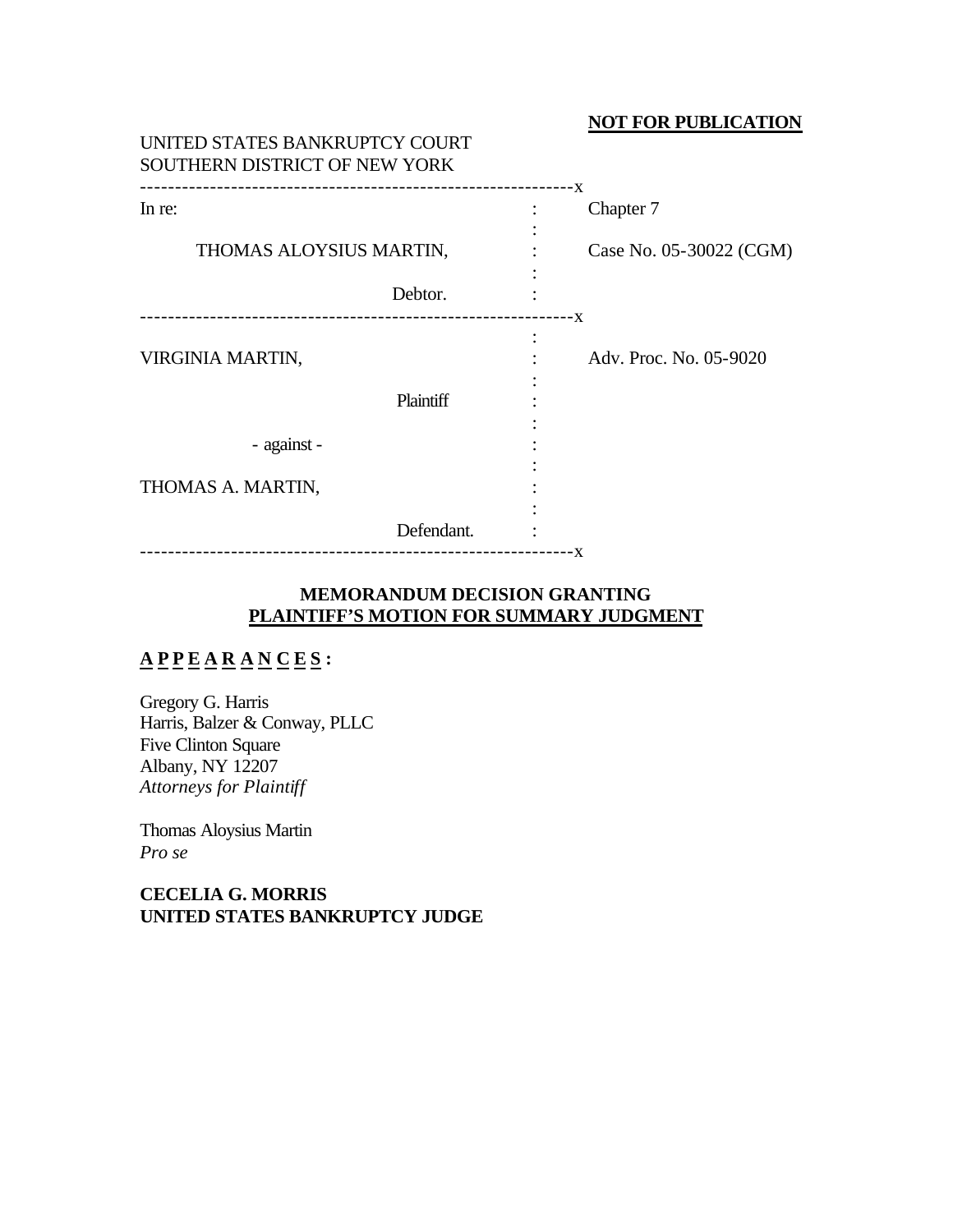Plaintiff Virginia Martin, a creditor and former spouse of Debtor<sup>1</sup> Thomas Aloysius Martin, moves for summary judgment on Plaintiff's complaint to declare Plaintiff's claim non-dischargeable pursuant to 11 U.S.C. § 523(a)(10). Under Bankruptcy Code Section 523(a)(10) a debt is non-dischargeable if the debt:

was or could have been listed or scheduled by the debtor in a prior case concerning the debtor under [the Bankruptcy Code] in which the debtor waived discharge, or was denied a discharge under section 727(a)(2), (3),  $(4)$ ,  $(5)$ ,  $(6)$ , or  $(7)$  of this title . . . .

Because the Debtor's discharge was denied under Bankruptcy Code Section  $727(a)(2)$ ,  $(3)$ ,  $(4)$  and  $(5)$  in the Debtor's 1992 bankruptcy case, the analysis under Section 523(a)(10) in this case is straightforward: If the Plaintiff's claim arose prior to the1992 bankruptcy filing, then the claim "was or could have been listed or scheduled by the debtor" in the Debtor's prior case and is non-dischargeable. The undisputed facts reveal that the Plaintiff does hold such a claim, and the Plaintiff is therefore entitled to summary judgment.

In an effort to confuse the simple application of Section  $523(a)(10)$  in this case, Debtor raises various objections, disputes and contentions of fact. In each case, the Debtor's assertions cannot defeat summary judgment because they are either irrelevant to the legal issue to be decided to the Court or barred by the principles of *res judicata*.

### **Jurisdiction**

This Court has subject matter jurisdiction pursuant to 28 U.S.C. § 1334(a), 28 U.S.C. § 157(a) and the Standing Order of Reference signed by Acting Chief Judge

 $\mathbf{1}$ <sup>1</sup> Although both parties have been debtors in separate bankruptcy cases prior to this one, in this opinion Virginia Martin is always referred to as the "Plaintiff," and Thomas A. Martin is always referred to as the "Debtor."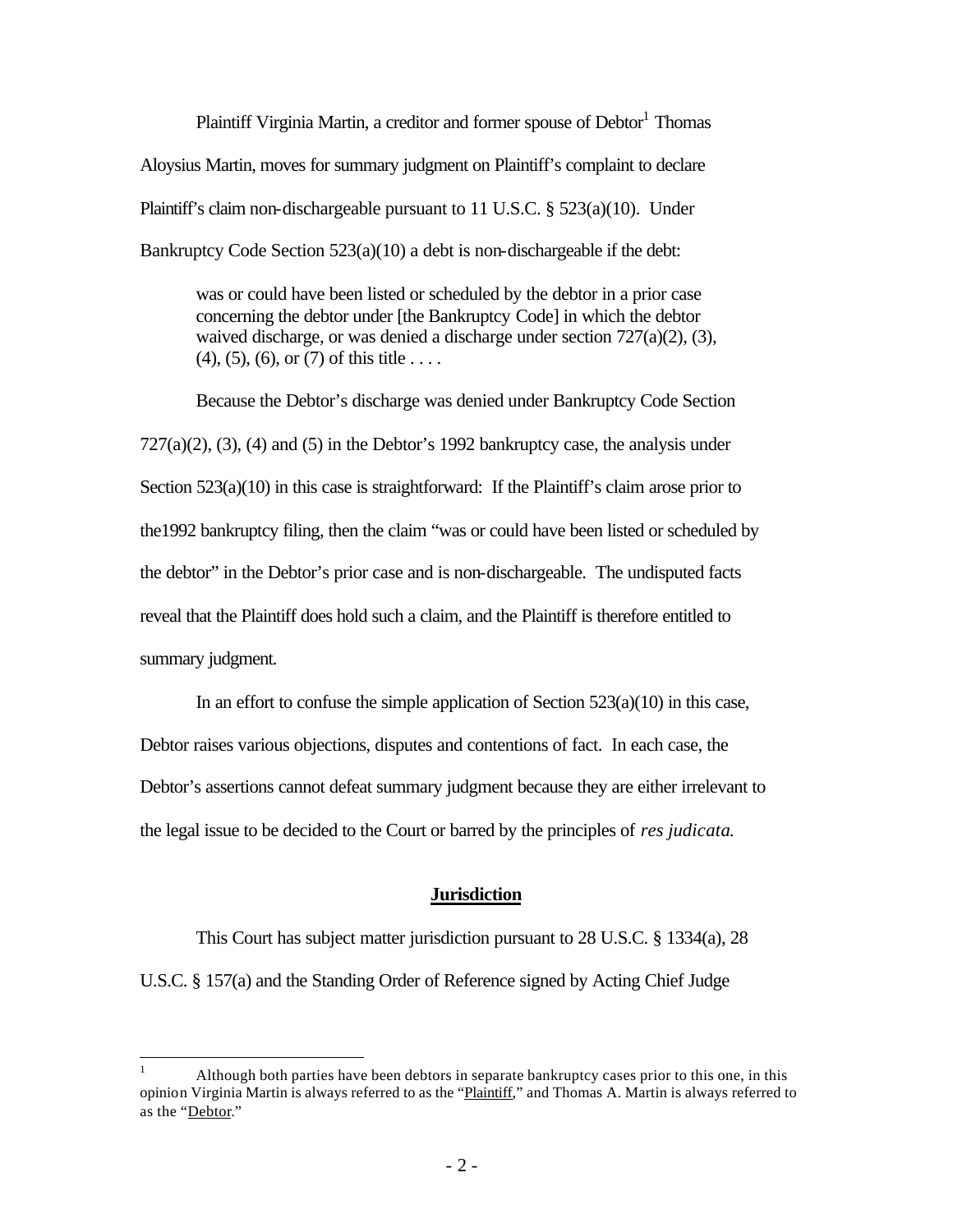Robert J. Ward dated July 10, 1984. A determination as to the dischargeability of a debt is a "core proceeding" under  $28$  U.S.C.  $\S$  157(b)(2)(I).

#### **UNDISPUTED FACTS**

Debtor filed a case under Chapter 7 of the Bankruptcy Code on January 20, 2005. Schedule F of Debtor's petition lists the Plaintiff as holding a claim in the amount of \$301,262.00 on account of a "Court Judgment dated 7/22/04". Plaintiff's claim is not indicated as disputed in the box provided on Schedule F.

On May 11, 2005, this adversary proceeding was commenced. Debtor answered the complaint on May 23, 2005 (ECF Docket No. 4). The Debtor's answer admits every factual contention in the complaint and only disputes the legal conclusions. *See*  Complaint, ¶4, 5, 6, 7, 8, 9 and 10; Answer, ¶ 2.

Plaintiff alleges that she was divorced from the Debtor pursuant to a New York State Judgment of Divorce dated December 21, 1990, which was entered in the Columbia county Clerk's Office on January 7, 1991 (hereafter, the "Judgment of Divorce"). The Debtor does not dispute that the Judgment of Divorce was entered. *See* Complaint, ¶5; Plaintiff's Statement of Undisputed Facts, ¶2 (ECF Docket No. 11); Answer, ¶2.

The Judgment of Divorce "incorporated, without merger therein, an Agreement the parties executed on October 11, 1986". The agreement is referred to hereafter as the "1986 Agreement." The Debtor does not dispute these allegations. *See* Complaint, ¶5; Statement of Undisputed Facts, ¶2; Answer, ¶2.

In 1992, the Debtor filed a prior Chapter 7 bankruptcy case in the Northern District of New York under case number 92-11520 (the "1992 Filing"). Key Bank of

- 3 -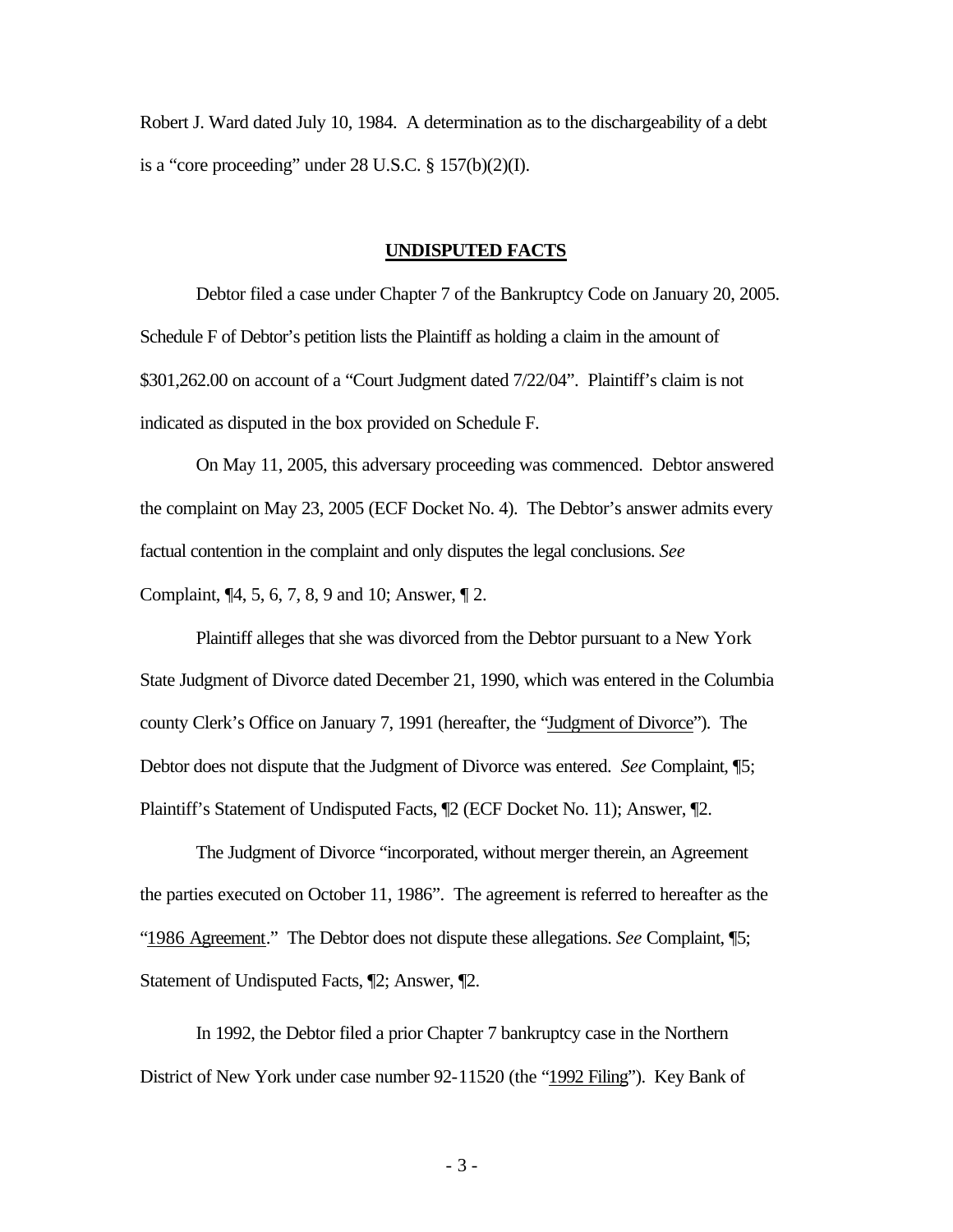New York commenced an adversary proceeding objecting to Debtor's discharge in the 1992 Filing. Key Bank's objection was ultimately sustained, and the Debtor's discharge was denied by an oral decision and order, both issued by Bankruptcy Judge David T. Stosberg<sup>2</sup> on December 20, 1994. A copy of the order and transcript of Judge Stosberg's ruling are attached to Plaintiff's Statement of Material Facts, as Exhibits A and B, respectively. At page 27 of his ruling, Judge Stosberg stated:

In summary, Mr. Martin falls in the "take your pick category["]: that is, take your pick under which section he should be denied a discharge as he should be denied a discharge under all of the allegations, that is Section 11 U.S.C. 727(a)(2), (3), (4) and (5).

The Debtor does not dispute that he was denied a discharge in the 1992 Filing.

*See* Complaint, ¶6; Statement of Undisputed Facts, ¶3; Answer, ¶2.

By order dated November 13, 1996, Plaintiff obtained relief from the automatic stay in the 1992 Filing to permit the Plaintiff "to recover sums due to Plaintiff under a prenuptial agreement and judgment of divorce." Litigation concerning the 1986 Agreement and the Judgment of Divorce continued between these parties in state court for several years. On November 5, 2004, judgment was entered in favor of the Plaintiff pursuant to a decision and order dated July 19, 2004 and entered in the Columbia County Clerk's Office on July 22, 2004. Copies of the November 5, 2004 judgment and July 2004 decision and order are annexed to Plaintiff's Statement of Material Facts as Exhibit E and are hereafter referred to collectively as the "2004 Judgment". The 2004 Judgment awarded the Plaintiff \$300,000 plus interest from December 21, 1990, plus costs and disbursements of \$1,262. The Debtor's motion to renew and/or reargue was denied by the New York State Supreme Court on March 9, 2005. The Debtor admits that the 2004

 $\frac{1}{2}$ Judge David T. Stosberg of the United States Bankruptcy Court for the Western District of Kentucky presided by designation.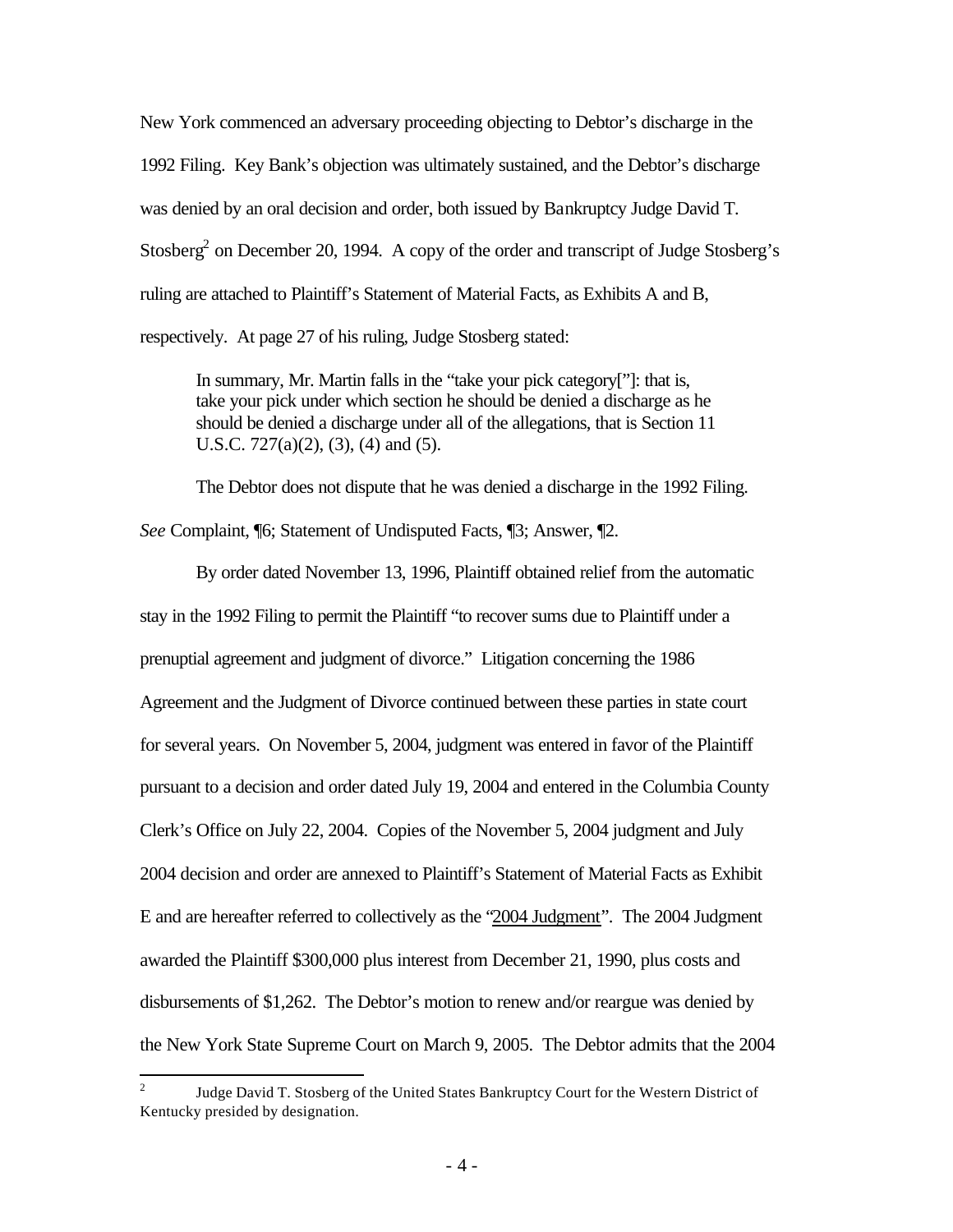Judgment was entered, and that his motion to renew and/or reargue was denied. *See*  Complaint, ¶9-10; Statement of Undisputed Facts, ¶5-6; Answer, ¶2.

Plaintiff's complaint seeks a declaration of non-dischargeability on three grounds. First, Plaintiff argues that the Debtor is "collaterally estopped from denying the nondischargeability of Debtor's Judgment obligation to [Plaintiff] by reason of *stare decisis*  and/or *res judicata* and/or law of the case." It is this ground, reformulated as a cause of action under Section  $523(a)(10)$ , on which Plaintiff now moves for summary judgment. Second, Plaintiff contends that "Debtor's obligation to his former spouse . . . under New York State Judgment of Divorce and the [1986 Agreement] as evidenced by the [2004 Judgment], is . . . in the nature of or functioning as alimony, maintenance and support," which is non-dischargeable under Bankruptcy Code Section 523(a)(5). The third cause of action under Bankruptcy Code Section 523(a)(15) has been withdrawn.

### **DISCUSSION**

### **I. Standards for Granting Summary Judgment**

In In re Ticketplanet.com, 313 B.R. 46, 58 (Bankr. S.D.N.Y. 2004), Judge

Gropper reiterated the prevailing standards on a summary judgment motion:

Pursuant to Rule 56(c), incorporated by Bankruptcy Rule 7056(c), summary judgment should be granted to the moving party if the Court determines that "the pleadings, depositions, answers to interrogatories, and admissions on file, together with affidavits, if any, show that there is no genuine issue as to any material fact and that the moving party is entitled to judgment as a matter of law." Celotex Corp. v. Catrett, 477 U.S. 317, 106 S.Ct. 2548, 91 L.Ed.2d 265 (1986) (quoting F.R.C.P. 56(c)). The mere existence of disputed facts will not preclude entry of summary judgment. Rather, only disputes over facts that may affect the outcome of the suit under the governing law will properly preclude the entry of summary judgment. Anderson v. Liberty Lobby, Inc., 477 U.S. 242, 247-48, 106 S.Ct. 2505, 91 L.Ed.2d 202 (1986).

A movant has the initial burden of establishing the absence of any genuine issue of material fact. Celotex, 477 U.S. at 322-23, 106 S.Ct. 2548. That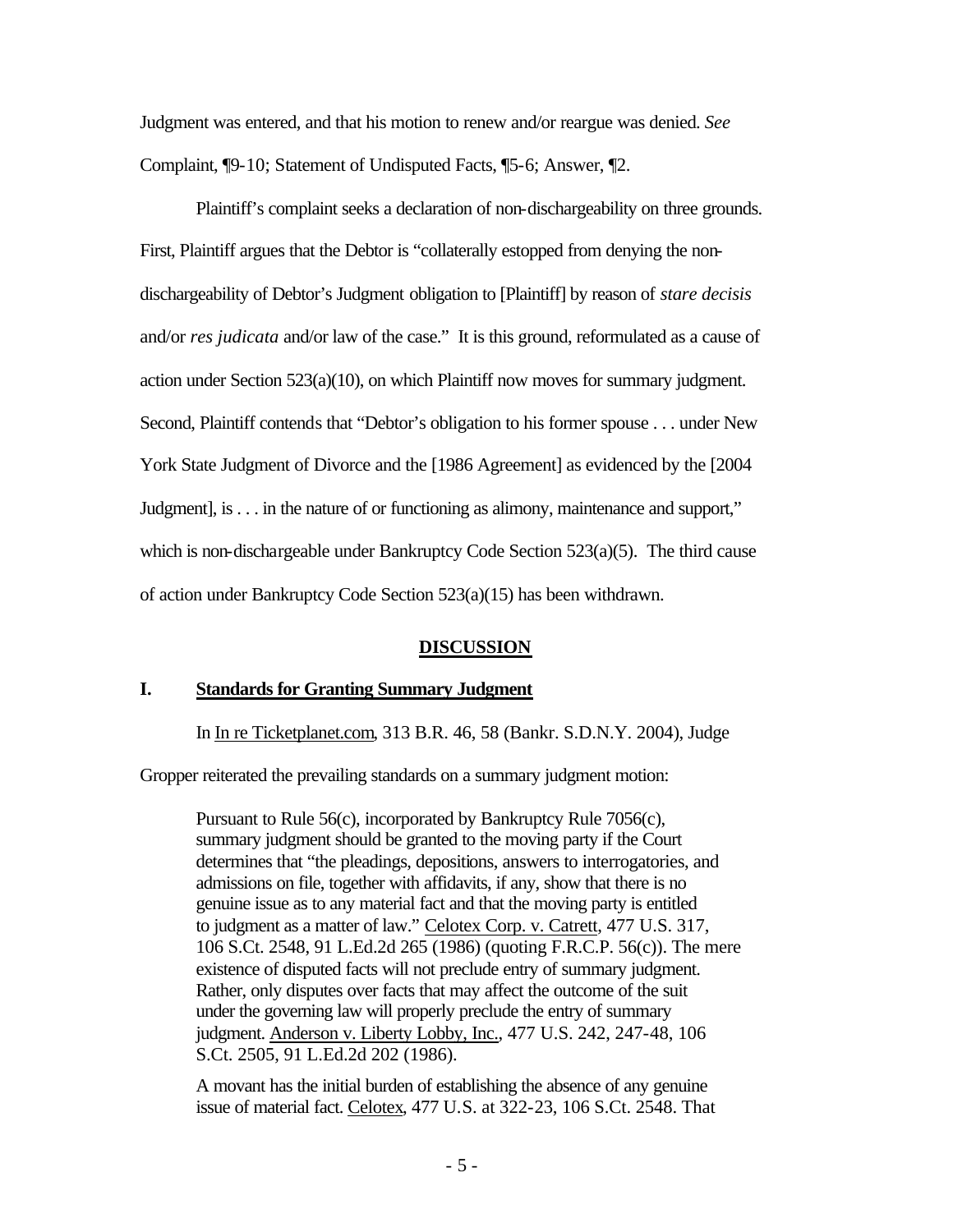burden can be satisfied by demonstrating the absence of evidence to support the non-movant's case. Id. at 325, 106 S.Ct. 2548. Once the moving party has met its burden, its opponent must do more than simply show there is some metaphysical doubt as to these material facts. Where the record taken as a whole could not lead a rational trier of fact to find for the non-moving party, there is no "genuine issue for trial." Matsushita Elec. Indus. Co., Ltd. v. Zenith Radio Corp., 475 U.S. 574, 586-87, 106 S.Ct. 1348, 89 L.Ed.2d 538 (1986).

### **II. Plaintiff's Claim is Non-Dischargeable Under 11 U.S.C. § 523(a)(10)**

In his answer, the Debtor denies the legal conclusions of Plaintiff's first cause of action, contending that the Plaintiff's claim does not qualify under any of the 19 categories of exception to discharge in Bankruptcy Code Section 523(a), and the Plaintiff argues that "[t]he doctrines of preclusion relied on by Plaintiff have no relevance to the issue of whether a claim can or should be discharged."

"In contrast to collateral estoppel, which bars issues *actually litigated and decided* in a previous lawsuit, the doctrine of *res judicata* bars not only those issues which were actually decided in the prior action but also any issues which *could have* been raised." Shaver v. F.W. Woolworth Co., 840 F.2d 1361, 1364 ( $7<sup>th</sup>$  Cir. 1988) (emphasis in original) (internal quotations omitted). *Res judicata* will be applied where (1) the previous action involved an adjudication on the merits; (2) the previous action involved the same parties or those in privity with them; and (3) the claims asserted in the subsequent action were, or could have been, raised in the prior action. Pike v. Freeman, 266 F.3d 78, 91 (2d Cir. 2001).

"A determination of nondischargeability in one bankruptcy case has a *res judicata* effect on the same debt in a subsequent case." In re Webb, 157 B.R. 614, 616 (Bankr. N.D. Ohio 1993) (noting that debts existing at the commencement of a case where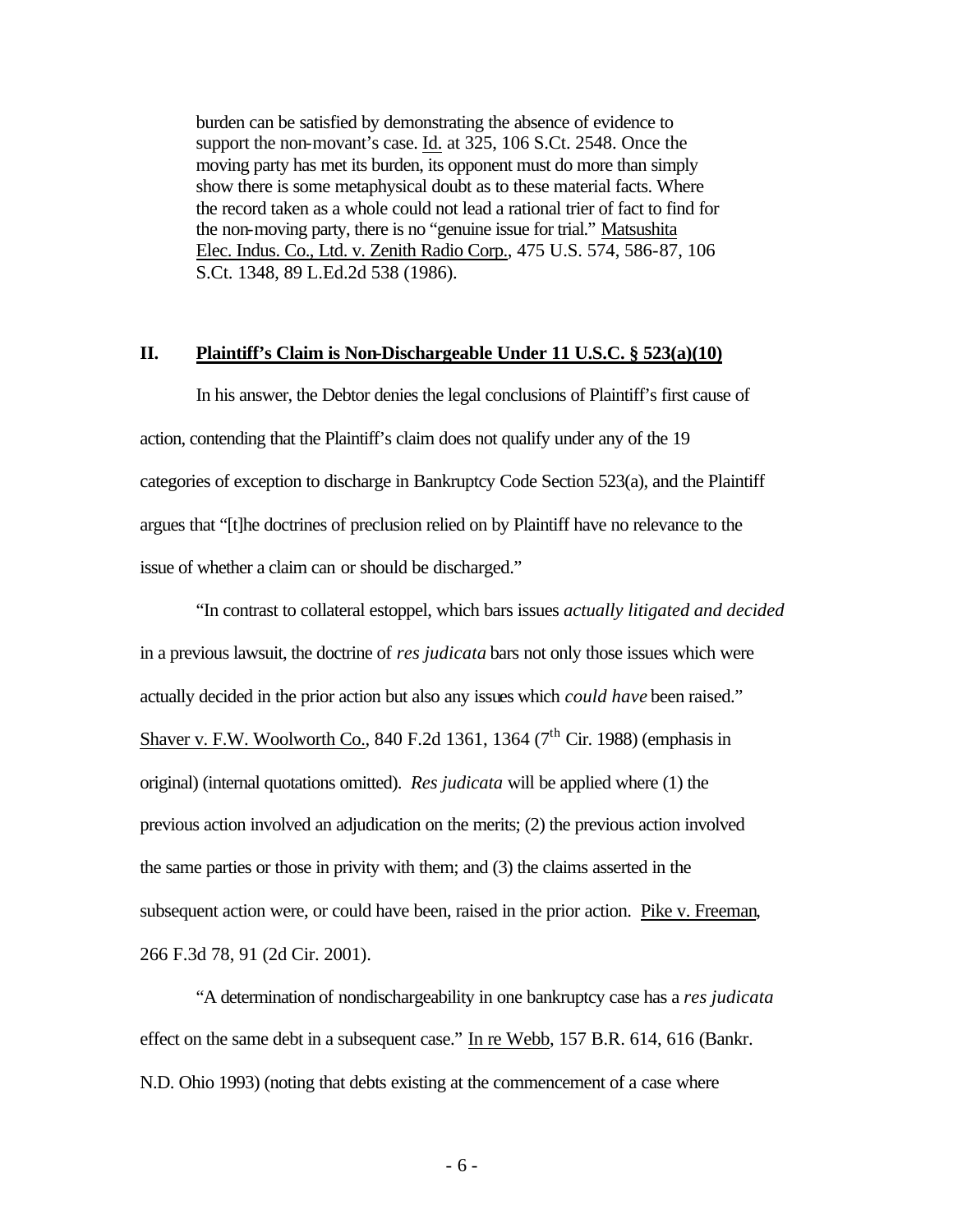discharge is denied "can never be discharged"). Under Section 523(a)(10), denial of discharge in a prior case "is, in effect, *res judicata* with respect to the debts in existence." 4 COLLIER ON BANKRUPTCY ¶523.16, p. 523-112 (15 ed. rev. 2002).

The Debtor has admitted the facts necessary to prove a cause of action under Section  $523(a)(10)$ . Specifically, the Debtor admits that  $(1)$  his discharge in the 1992 filing was denied, and that (2) the 2004 Judgment arises from claims existing prior to the 1992 Filing. Thus, summary judgment is appropriate under Section 523(a)(10) because the debt in question "was or could have been listed or scheduled" by the Debtor in the 1992 filing, in which the Debtor was denied a discharge under Sections 727(a)(2), (3), (4) and (5). Even absent the application of Section 523(a)(10), Debtor's admissions fulfill all of the elements of *res judicata* because the denial of discharge in the 1992 Filing was (1) an adjudication on the merits, (2) involved an action to deny discharge applicable to all creditors, including the Plaintiff, and (3) the claims asserted in this adversary proceeding were, or could have been, raised in the prior action.

### **III. The Disputed Facts are Not Material**

The Debtor offers the following material issues of fact in his "Affidavit in Opposition to Plaintiff's Motion for Summary Judgment" (ECF Docket No. 15; hereafter, "Debtor's Affidavit").

#### **1. Validity of Proof of Claim in 1992 Filing**

The Debtor claims that there is a genuine dispute regarding the validity of a proof of claim filed by the Plaintiff in the 1992 Filing. The Debtor contends that a trial should be held to determine whether the proof of claim was a "false claim." Debtor's Affidavit,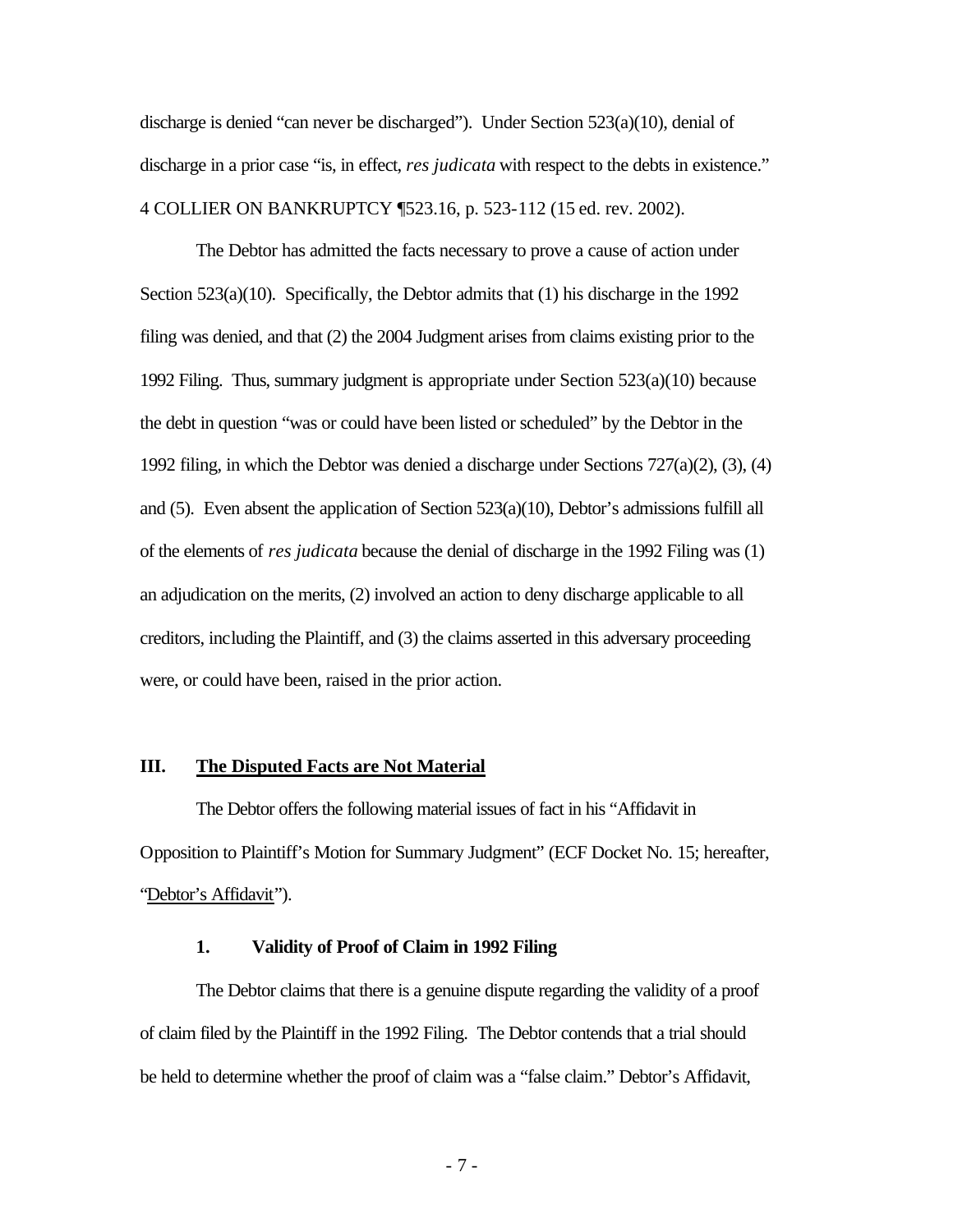¶1. The Debtor argues that if the Plaintiff's claim in the 1992 Filing in the Northern District of New York was a "false claim," then it is "inconceivable" that the claim would be nondischargeable under Section 523(a)(10). Debtor's Affidavit, ¶10. The Debtor suggests that the filing of the false claim may have been a criminal act, but (except as discussed in part 2, *infra*) the Debtor provides no facts whatsoever to support his argument that the claim was false. The Debtor does not allege that he or any other party in interest ever objected to the Plaintiff's proof of claim in the 1992 Filing.

In any event, it is not necessarily the amount of the proof of claim by the Debtor in the 1992 Filing that will be rendered non-dischargeable under Section 523(a)(10). The words of the statute are that a debt "that was or could have been listed or scheduled by the debtor in a prior case" is non-dischargeable. Moreover, the Plaintiff does not seek a declaration of non-dischargeability as to the amount contained in the proof of claim in the 1992 Filing. The basis of Plaintiff's objection to discharge under Section 523(a)(10) is the 2004 Judgment which is based upon the 1986 agreement and Judgment of Divorce, both of which preceded the 1992 Filing and "[were] or could have been listed or scheduled by the debtor in a prior case".

Because the amount of the non-dischargeable claim under Section 523(a)(10) has now been set by the 2004 Judgment, the Court fails to see how litigation over whether a proof of claim for a different amount filed in another bankruptcy case, in another district, more than a decade ago is in any way a material fact in this case. Any claim previously asserted by the Plaintiff with regard to the Judgment of Divorce and 1986 Agreement has now been adjudicated by the state court, as set forth in the 2004 Judgment. Put differently, the claim arising from the Judgment of Divorce and 1986 Agreement

- 8 -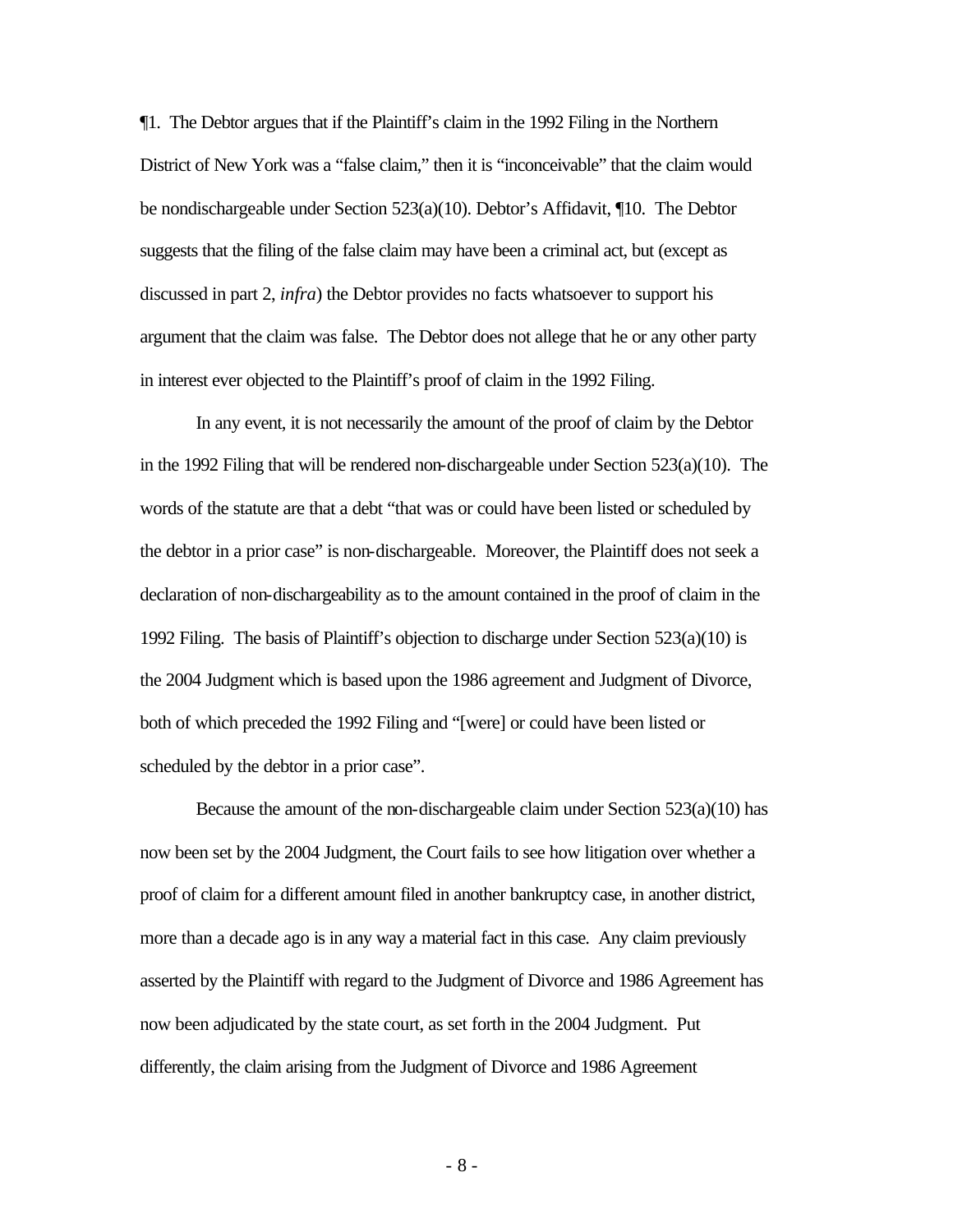(whatever the amount) is non-dischargeable under Section  $523(a)(10)$ ; although the amount may have been in dispute when the Plaintiff filed her proof of claim in the 1992 Filing, given the 2004 Judgment there is now no dispute as to the amount of the claim. It is often the case in bankruptcy that a claim is filed in order to preserve a right; in such cases the amount is often based upon a good-faith estimate, with the actual amount to be determined in the future.

#### **2. Plaintiff Failed to List the Claim as a Bankruptcy Asset**

Debtor claims that the Plaintiff, in her own bankruptcy  $case<sup>3</sup>$ , failed to schedule her potential right to receive payment under the 1986 Agreement and Judgment of Divorce. Debtor's Affidavit, ¶11-14. Debtor argues that because the state court "acknowledged but ignored" this argument, it was not decided, and that this Court can consider his argument on this point without engaging in a collateral attack on the State Court's prior decision. Debtor's Affidavit, ¶15-16. Defendant also submitted a four-page "Challenge and Supplement to Plaintiff's Statement of Material Facts" (hereafter, the "Challenge and Supplement"), which further elaborates on this argument.<sup>4</sup>

The argument that the Plaintiff failed to schedule her entitlement to a property settlement from Martin in Plaintiff's bankruptcy case forms the backbone of the Debtor's opposition to summary judgment and is the only articulated basis for why the Debtor contends that Plaintiff's proof of claim in the 1992 Filing was "false". See Challenge and Supplement, page 3 ¶B. Debtor's argument is apparently that because the property

<sup>&</sup>lt;sup>2</sup><br>3 Plaintiff filed her Chapter 7 bankruptcy case on October 6, 1992 under Case No. 92-14226 in the Southern District of New York, Poughkeepsie Division.

<sup>4</sup> As of the date of this decision, the Challenge and Supplement has not been filed on ECF. The Court will request that it be docketed by the Clerk's Office on the Debtor's behalf, so that the Court's docket sheet reflects the complete record of the case.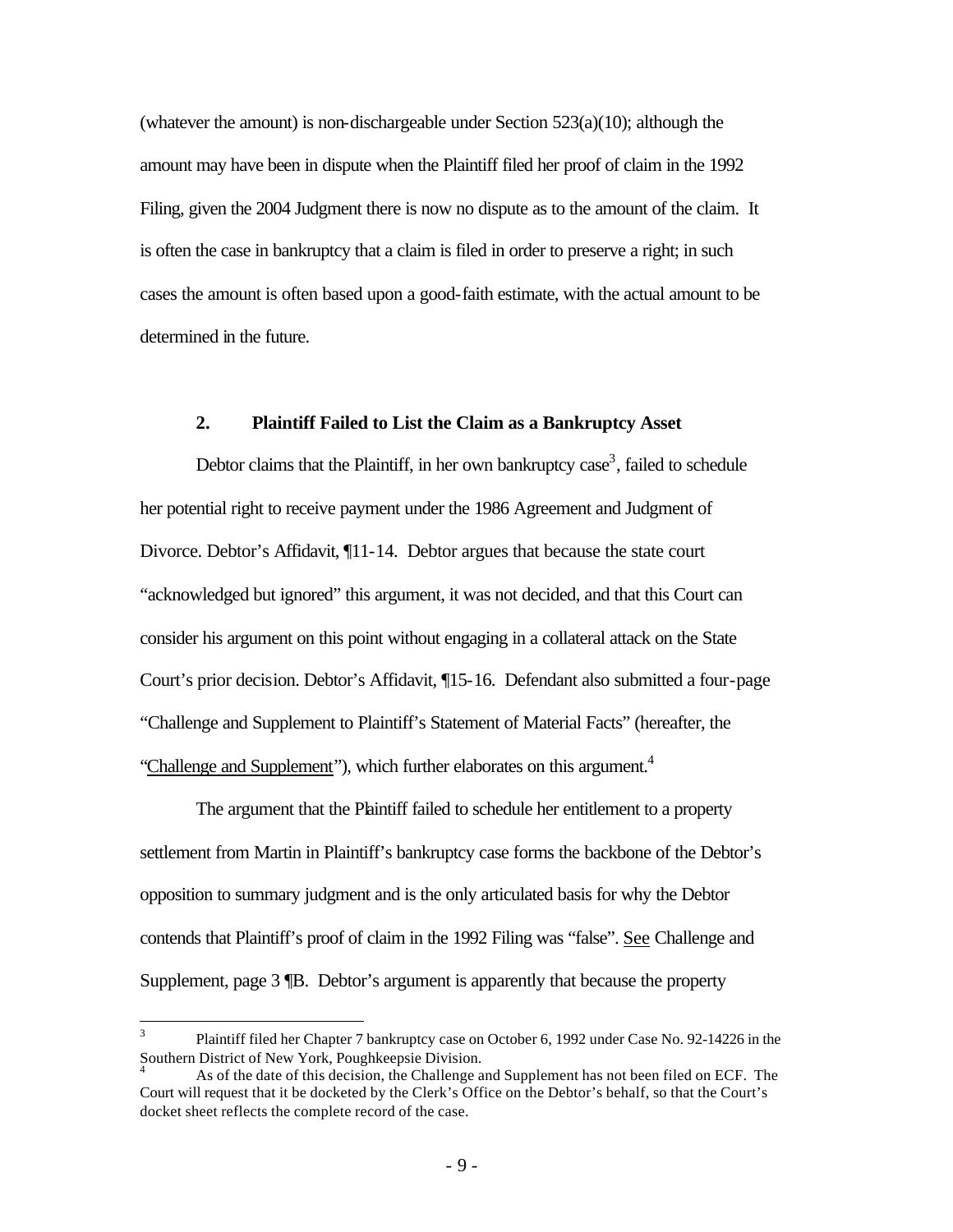settlement was not disclosed to the Plaintiff's bankruptcy trustee, her entitlement under the 2004 Judgment remains property of her bankruptcy estate.<sup>5</sup> Debtor's Affidavit, 11-14.

The parties agree that in response to the question on Schedule B, item 16 on Plaintiff's 1992 bankruptcy petition, requiring the Plaintiff to disclose all "Alimony, maintenance, support, and property settlements to which the debtor is or may be entitled," the Plaintiff answered: "CHOSE IN ACTION FOR SPOUSAL SUPPORT/ALIMONY." Challenge and Supplement, Exhibit B. Plaintiff also stated that the value of her interest was "unknown" and answered that the total debt on the property was "0.00." The Debtor further identified the Debtor as the "Person in possession" and stated that "EX-HUSBAND, THOMAS A. MARTIN IS PRESENTLY A CH. 7 BANKRUPTCY DEBTOR – PENDING IN NDNY AT ALBANY." Id. The Debtor concludes that listing a chose in action for spousal support/alimony "has nothing to do with the property settlement asset." Challenge and Supplement, page 2, (misnumbered)  $\P$ 7.

The problem with the Debtor's argument is that regardless of whether the Plaintiff properly disclosed her entitlement under the 1986 Agreement in her bankruptcy case, that entitlement is nevertheless a claim "that was or could have been listed or scheduled by the debtor in a prior case concerning the debtor under this title" under Section 523(a)(10). That fact remains true for the Debtor regardless of whether the right to collect on the 2004 Judgment belongs to the Plaintiff or the Plaintiff's bankruptcy estate.<sup>6</sup> The Debtor's

<sup>5</sup> <sup>5</sup> Under Section 554(d), assets that are not scheduled and not administered in the bankruptcy case are not abandoned when the case is closed.

Nothing in this decision should be construed to affect whatever right the trustee in the Plaintiff's bankruptcy case may have to reopen the case and seek to administer this asset. Since the Court's ruling is that the 2004 Judgment is not dischargeable, any right that may belong to the trustee or the Plaintiff's bankruptcy estate is not prejudiced.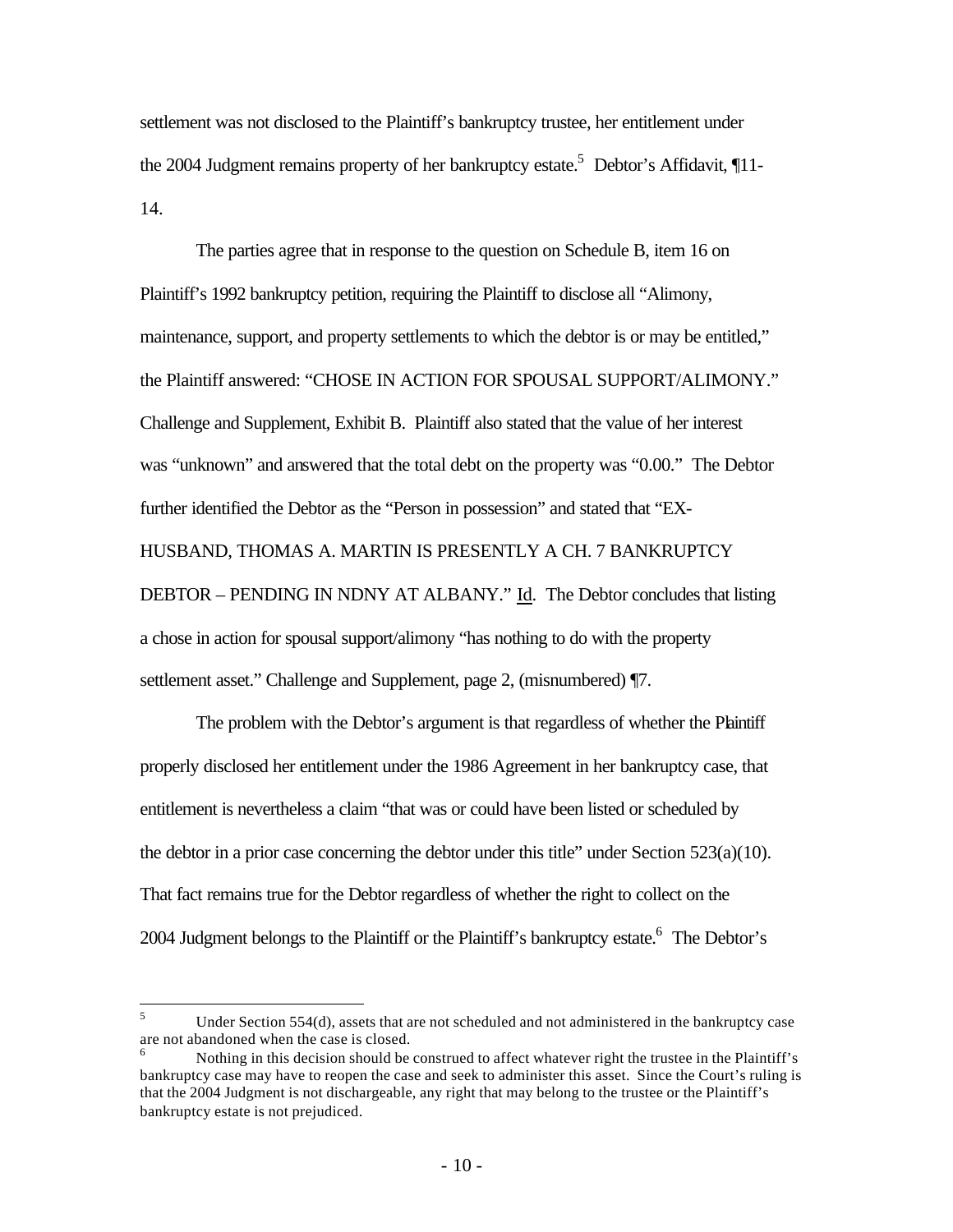obligation to pay the rightful holder of the claim arising from the 1986 Agreement and Judgment of Divorce would not be altered. Because the outcome would not be availing to Debtor on this motion for summary judgment, the dispute is not material.

The distinction between alimony or spousal support, on one hand, and what on the other hand is characterized as a property settlement is often fluid. Although this Court has ruled that the dispute is immaterial on this motion for summary judgment, the Court believes that Plaintiff's disclosure on her bankruptcy petition was probably sufficient to disclose the potential of some kind of payment from the pending matrimonial action. The disclosure as written would have informed the bankruptcy trustee of the pendency of the action and prompted the trustee to make further inquiry as appropriate. Without deciding, this Court does not necessarily believe that Plaintiff's disclosure was "false" or "fraudulent" because the Plaintiff did not have the prescience in 1992 to accurately predict the characterization of the 2004 Judgment. The fact that the action pending on the 1986 Agreement was not perfectly described would not likely exclude the 2004 Judgment from abandonment by the Plaintiff's bankruptcy trustee under Bankruptcy Code Section 554(d).

Finally, the Debtor acknowledges in his current bankruptcy schedules that the Plaintiff holds an undisputed claim against the Debtor on account of the 1986 Agreement and Judgment of Divorce, as set forth in the 2004 Judgment. In Debtor's Schedule F, the Plaintiff is listed as an unsecured creditor with a claim in the amount of \$301,262, by virtue of a "Court Judgment dated 7/22/04." The Debtor's Schedule F does not indicate that the claim is disputed.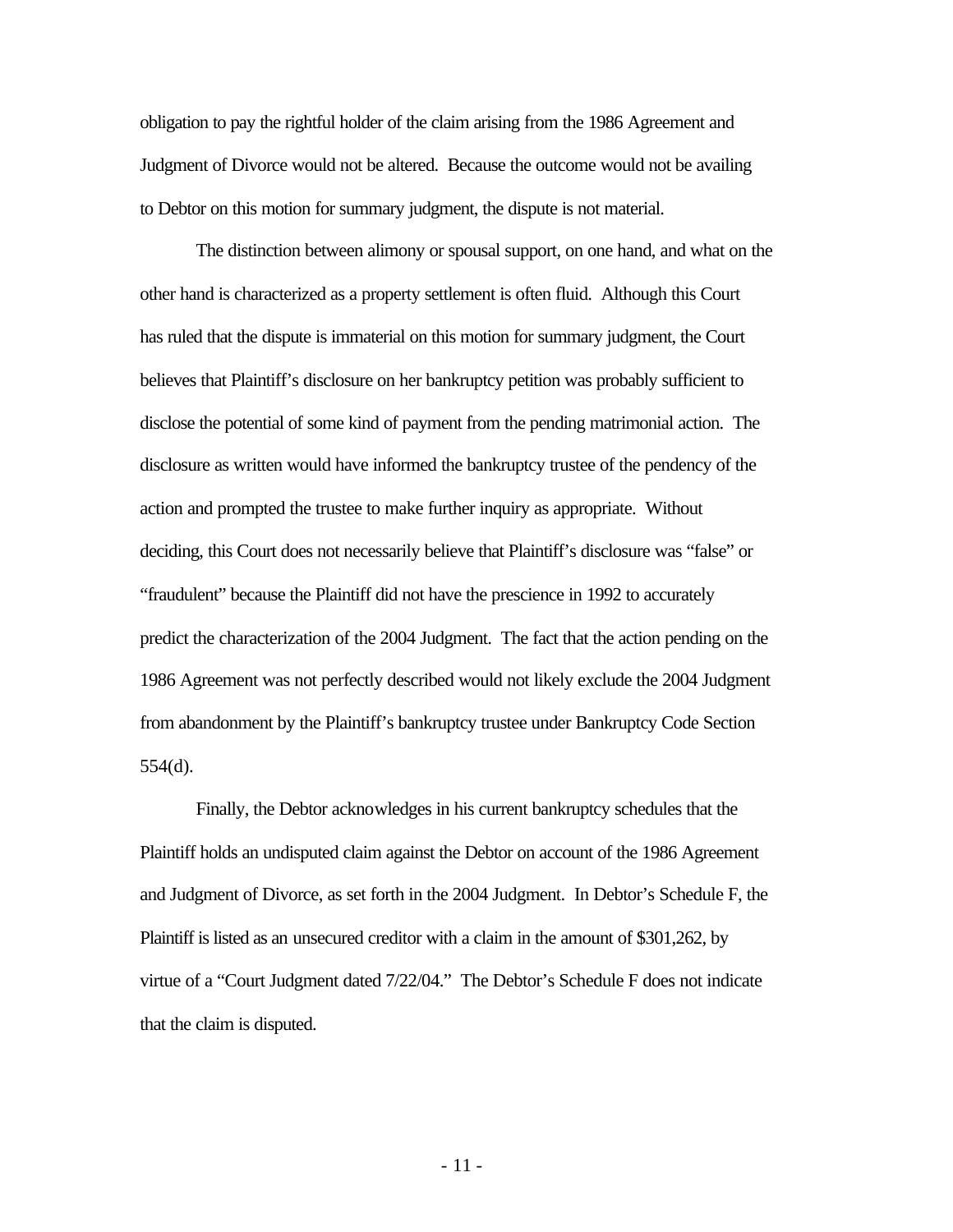#### **3. Motivation of Plaintiff's Attorney**

According to the Debtor, the Plaintiff's attorney "was and may still be acting on a contingency basis," and Debtor suggests that Plaintiff's counsel's "relationship to this case is more than simple advocacy." Debtor's Affidavit, ¶2. First, the Debtor is not asserting facts. Rather, the Debtor has merely hinted at the possibility that such facts may exist, and has not affirmatively asserted a fact in dispute. Moreover, the fact that the Plaintiff's attorney may receive compensation if his client prevails in this case is not a basis for denial of summary judgment where summary judgment is otherwise warranted. There is nothing improper or overzealous about the decision of the Plaintiff and her counsel to bring this action seeking an adjudication that the Plaintiff's right to collect against the Debtor is preserved. The Court has observed the conduct of Plaintiff's counsel, Gregory Harris, during the course of this case and has not identified a single action that would support the Debtor's intimations.

#### **4. Ineffective Counsel in Debtor's 1992 Filing**

The Debtor also argues that ineffective legal representation in the 1992 Filing lead to denial of his discharge, and that this is a material factual issue that should defeat summary judgment on the cause of action under Section  $523(a)(10)$ . Debtor's Affidavit, ¶6-9.

Even taking the Debtor's assertions to be true, this Court does not have the authority to look behind Judge Stosberg's order denying the Debtor's discharge in the 1992 Filing. This Court is required to give full faith and credit to prior rulings of other courts, and the principles of *res judicata* bar this Court from allowing relitigation of issues that have been previously decided. For example, in Teachers Ins. and Annuity